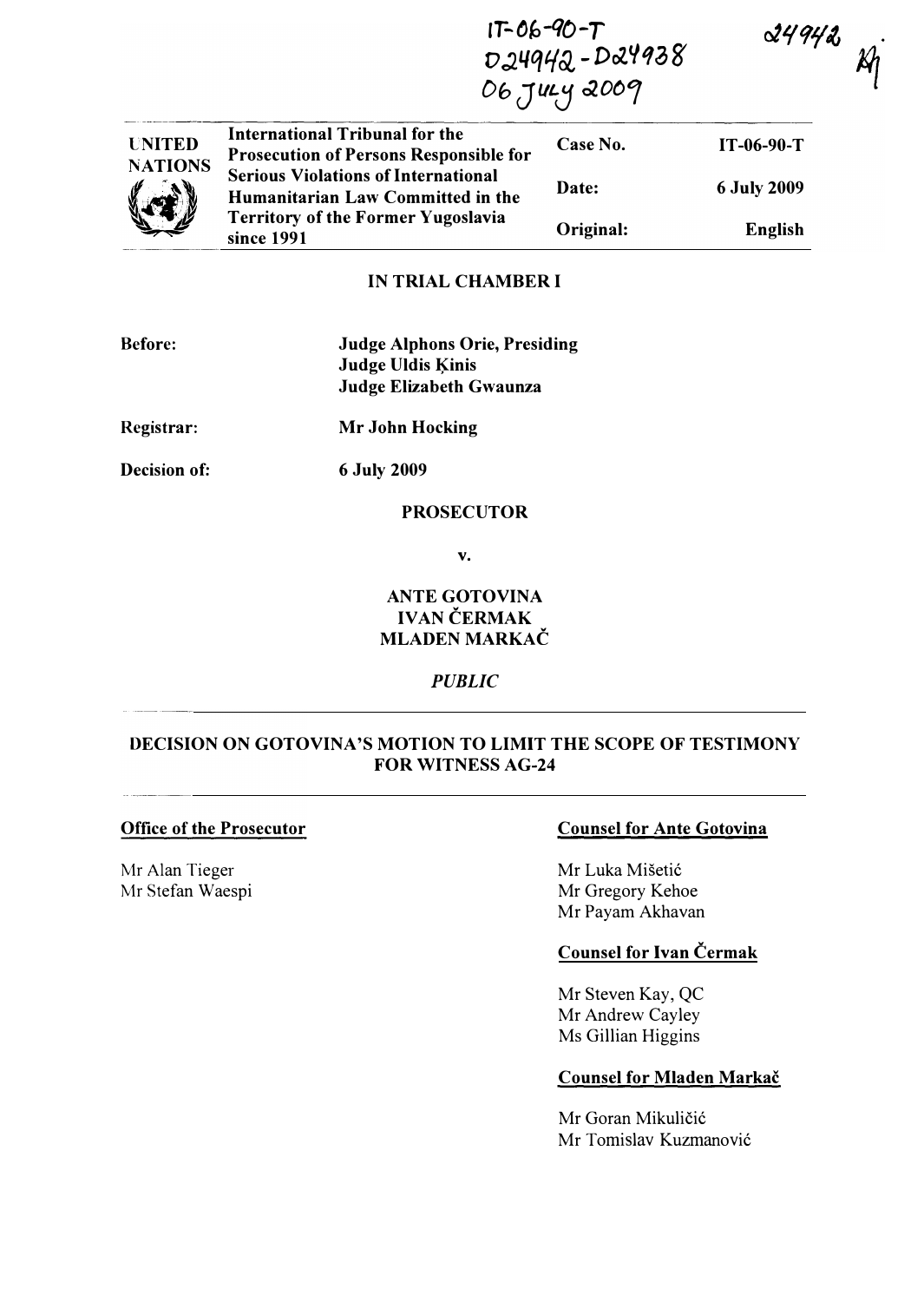### I. PROCEDURAL HISTORY AND PARTIES SUBMISSIONS

I. On 16 June 2009, the Gotovina Defence filed a motion requesting that the Chamber limit the scope of cross-examination of Witness AG-24 to the scope of examination-in-chief and to credibility issues.<sup>1</sup> In the Motion, the Gotovina Defence further requested the Chamber to permit the witness to decline to answer questions on grounds of confidentiality, and to permit representatives of the Rule 70 provider to be present in court during the witness's testimony. $2$ 

2. On 25 June 2009, the Prosecution objected to the Motion, noting that it referred to a statement by the witness which had not been disclosed to the Prosecution.<sup>3</sup> The Prosecution submitted that without reviewing this statement, it could not properly assess the requested limitation, and was effectively unable to respond to the Motion.<sup>4</sup> On 3 July 2009, the Prosecution responded to the Motion, noting that it had been provided with the witness's statement on 2 July 2009.<sup>5</sup> The Prosecution did not object to the Motion.<sup>6</sup>

3. Neither the Cermak Defence nor the Markac Defence responded to the Motion.

# II. APPLICABLE LAW

4. Rule 70 of the Tribunal's Rules of Procedure and Evidence ("Rules") sets out, in relevant parts:

(8) If the Prosecutor is in possession of information which has been provided to the Prosecutor on a confidential basis and which has been used solely for the purpose of generating new evidence, that initial information and its origin shall not be disclosed by the Prosecutor without the consent of the person or entity providing the initial information and shall in any event not be given in evidence without prior disclosure to the accused.

(C) If, after obtaining the consent of the person or entity providing information under this Rule, the Prosecutor elects to present as evidence any testimony, document or other material so provided, the Trial Chamber, notwithstanding Rule 98, may not order either party to produce additional evidence received from the person or entity providing the initial information, nor may the Trial Chamber for the purpose of obtaining such additional evidence itself summon that person or a representative of that entity as a witness or order their attendance. A Trial Chamber

<sup>I</sup>Defendant Ante Gotovina's Motion to Limit the Scope of Testimony for Witness AG-24, 16 June 2009 ("Motion"), paras I, 4, 6.

Motion, paras 4, 6.

 $3$  Prosecution's Objection to Defendant Ante Gotovina's Motion to Limit the Scope of Testimony for Witness AG-24, 25 June 2009 ("Objection"), para. 1.

 $<sup>4</sup>$  Objection, para. 2.</sup>

 $<sup>5</sup>$  Prosecution's Response to Defendant Ante Gotovina's Motion to Limit the Scope of Testimony for Witness</sup> AG-24. 3 July 2009 ("Response"), para. 1.

 $6$  Response, para. 2.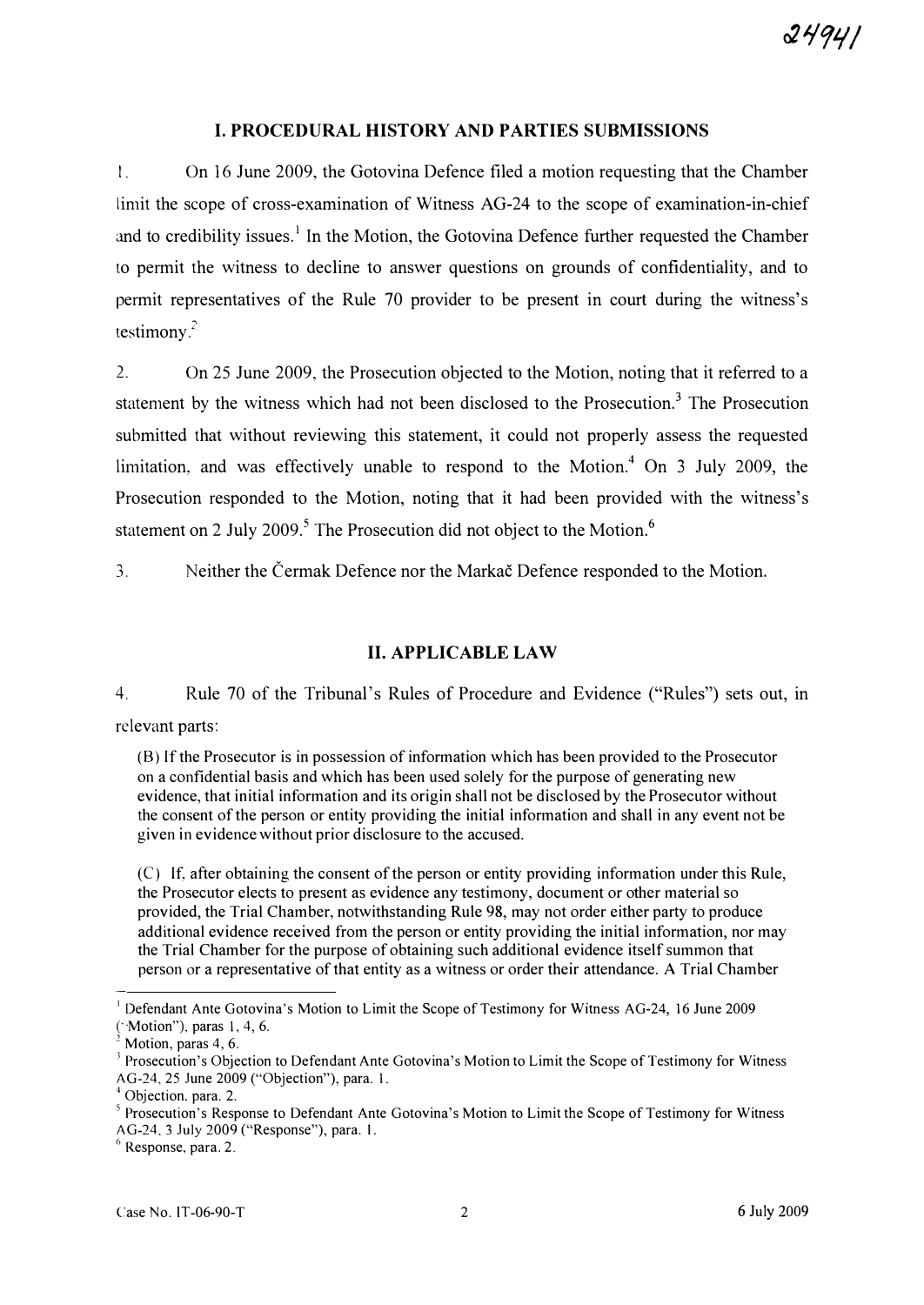may not use its power to order the attendance of witnesses or to require production of documents in order to compel the production of such additional evidence.

(D) If the Prosecutor calls a witness to introduce in evidence any information provided under this Rule, the Trial Chamber may not compel that witness to answer any question relating to the information or its origin, if the witness declines to answer on grounds of confidentiality.

(E) The right of the accused to challenge the evidence presented by the Prosecution shall remain unaffected subject only to the limitations contained in paragraphs (C) and (D).

(F) The Trial Chamber may order upon an application by the accused or defence counsel that, in the interests of justice, the provisions of this Rule shall apply *mutatis mutandis* to specific information in the possession of the accused.

(G) Nothing in paragraphs (C) or (D) above shall affect a Trial Chamber's power under Rule 89 (D) to exclude evidence if its probative value is substantially outweighed by the need to ensure a fair trial.

5. Rule 70 of the Rules, in paragraphs (C) and (D), only requires that the information was "provided to the Prosecutor on a confidential basis", subject to Rule 70.<sup>7</sup> A Chamber may be satisfied that the material was provided on a confidential basis for instance by the mere assertion of the Party, or by confirmation from the information provider.<sup>8</sup>

6. Although Rule 70 of the Rules does not make any provision for representatives of the Rule 70 provider to be present in court while the evidence is given, the Appeals Chamber has held that it is within the discretion of a Chamber to issue such an order.<sup>9</sup>

7. Rule 70 (G) of the Rules, which provides that a Chamber may "exclude evidence if its probative value is substantially outweighed by the need to ensure a fair trial", contains a safeguard to ensure that an accused is not deprived of his rights to challenge evidence against him and that he receives a fair trial.  $10$ 

### III. DISCUSSION

8 The Gotovina Defence informed the Chamber that the Rule 70 provider had permitted the witness to testify subject to the aforementioned Rule 70 limitations, that is, a limited scope of testimony; permission for the witness to decline to answer questions on

<sup>&</sup>lt;sup>7</sup> Prosecutor v. Slobodan Milošević, Public Version of the Confidential Decision on the Interpretation and

Application of Rule 70, 23 October 2002 ("Milošević Appeal Decision"), paras 20, 25.

 $8$  *Milošević* Appeal Decision, para. 29.

 $^9$  Milošević Appeal Decision, para. 33.

 $16$  Milošević Appeal Decision, para. 26.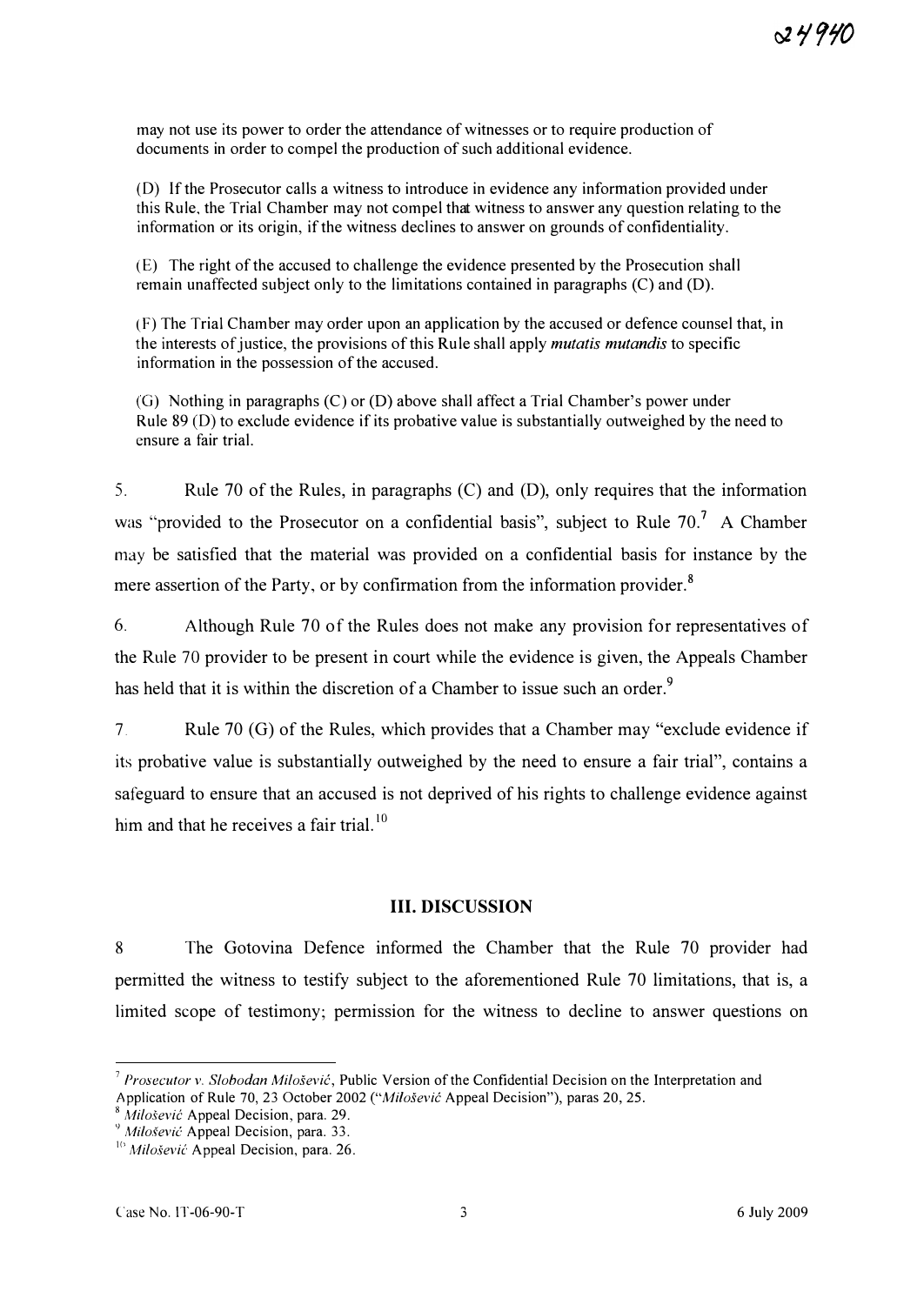grounds of confidentiality; and the presence of government representatives during testimony.<sup>11</sup> Pursuant to Rule 70 (F) of the Rules, the Defence can also be the recipient of such confidential material. The Chamber is satisfied that the information provider has offered mformation about the witness and his knowledge to the Gotovina Defence on a confidential basis. subject to Rule 70 of the Rules.

C). Regarding the request that representatives of the Rule 70 provider be present during the witness's testimony, the Chamber finds that this request is reasonable, particularly since the parties might not be sufficiently informed to identify every question where sensitive interests of the Rule 70 provider may be adversely affected.<sup>12</sup> Additionally, the Prosecution, the Cermak Defence and the Markac Defence have not objected to this request. Further, the condition that the witness is permitted to decline to answer questions on grounds of confidentiality is explicitly provided for in Rule 70 (D) of the Rules.

10. The Gotovina Defence further requests that the scope of the witness's crossexamination be limited to matters raised in direct examination and to credibility issues. This is more restrictive than the scope of cross-examination pursuant to Rule 90 (H) of the Rules. However, the present circumstances are regulated by Rule 70 of the Rules and in particular Rule 70 (C), which does not allow a Chamber to order the production of additional evidence received from a Rule 70 provider. It follows that a Chamber may order the parties to be similarly restricted. Such a restriction may alleviate concerns of the Rule 70 provider. In addition, the Prosecution has not expressed an interest in eliciting evidence relevant for their case from the witness which would go beyond the scope of cross-examination as proposed by the Defence.

11. The Chamber considers that none of the conditions mentioned above trigger the need to exclude evidence under Rule 89 (D) of the Rules, although the option to invoke this provision remains, should the course of the examination of the witness so require. In conclusion, the Chamber finds that the requested conditions are appropriate under Rule 70 of the Rules.

<sup>&</sup>lt;sup>11</sup> Motion, paras 1-4.

<sup>&</sup>lt;sup>12</sup> Cf. Prosecutor v. Milan Milutinovic et al., Decision on Prosecution Second Renewed Motion for Leave to Amend Its Rule 65 ter List to Add Michael Phillips and Shaun Byrnes, 12 March 2007, para. 35.